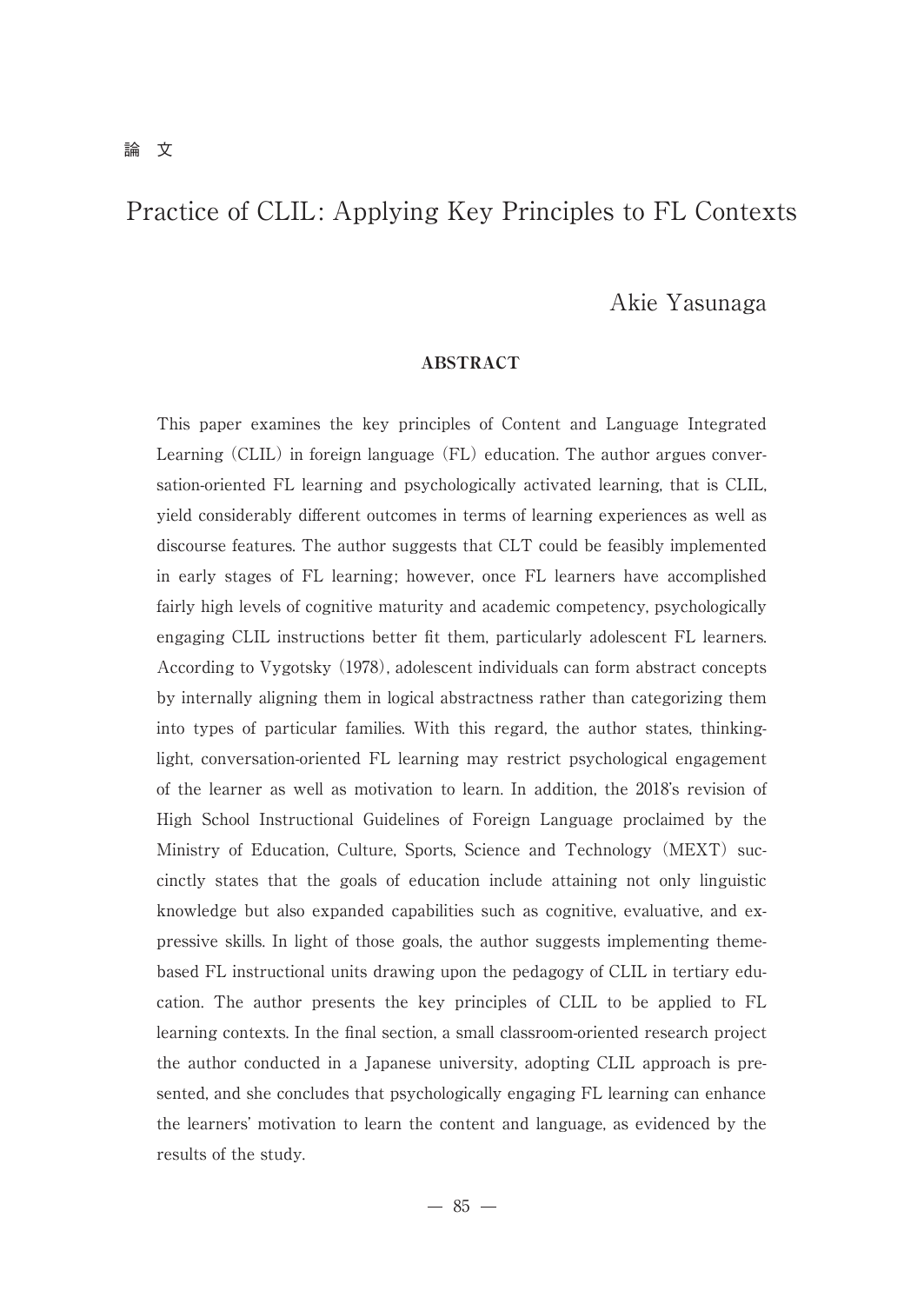Key words: Content and Language Integrated Learning (CLIL), Communicative Language Teaching (CLT), the sociocultural theory, cognitive learning

 This paper examines the teaching practices of English in foreign language (FL) learning contexts in Japan. I will focus on two types of learning approaches: namely social interpersonal language and psychologically engaging modes of language learning. As for the former, I will describe common characteristics of conversation drawing on Communicative Language Teaching (CLT) practice for the examples of language learning. Regarding the latter, I will present the teaching practice of Content and Language Integrated Learning (CLIL) in FL education. I propose implementing CLIL in English education in Japan based on the following assumptions:  $1$ ) Researchers claim that learning should involve particular psychological transformations within the learners' minds (Vygotsky, 1978); 2) In terms of language learning, learners activate some latent psychological structures whenever they try to formulate language (Selinker, 1972). Pedagogically, CLIL deals with subject matters as the integral part of learning, so the instructions generally facilitate both interpersonal and psychological modes of language. As it deals with learnable content, I assume that it possesses the enormous potential in advancing FL education in Japan.

 The purpose of this paper is to provide educators and practitioners in high schools as well as in tertiary institutions with informed background knowledge of CLIL practice and guidance for planning English curricular, which is an area requiring significant reform according to the Ministry of Education, Culture, Sports, Science and Technology (MEXT) guidelines (MEXT, 2018). According to those guidelines, all the subjects must be taught with the aim of realizing more proactive and more cognitive engagement in learning. This is because it is assumed that in the not-so-distant future, students will be working in situations where advanced Artificial Intelligence (AI) will substitute for human thinking processes across a range of jobs, not only in the field of simple information processing but even in more complex work that requires a degree of judgment and evaluation. Given this likely picture of the future, it is seemingly of critical importance to develop strategies that facilitate higher order thinking, such as discussing particular problems with others to come up with various possible solutions, and to map out ways of realizing particular objectives (ibid). Considering the present circumstances surrounding us, it is assumed that exclusive focus on the CLT approach will make the matter complicated to realize the government's educational goals. This paper discusses the advantages of using more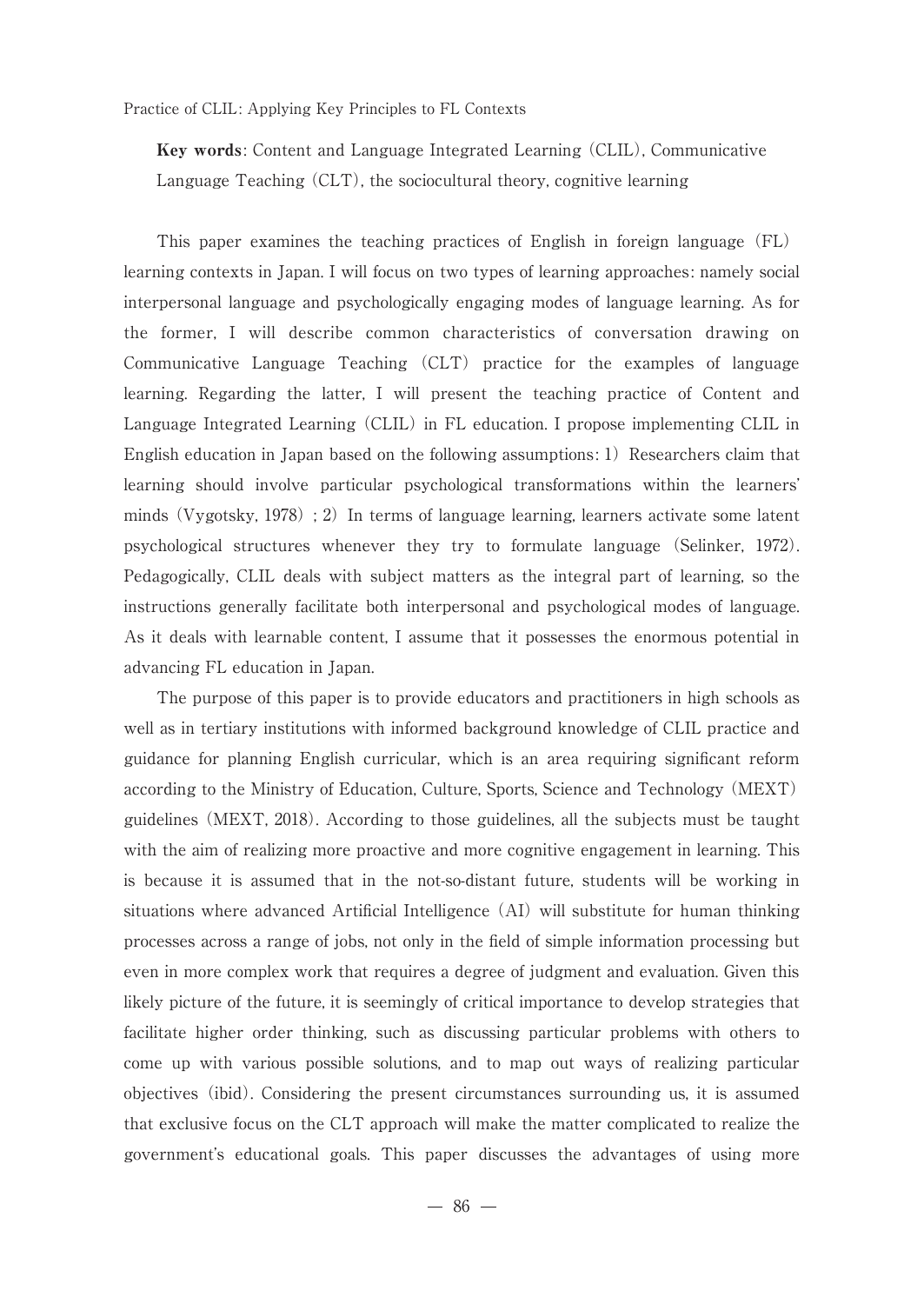cognitively engaging language learning approaches in FL contexts.

 In the following sections, I will first outline characteristics of the CLT approach, and then I will describe the features of cognitively engaging learning drawing upon social learning theories postulated by Lev Vygotsky (1978). I will underscore the necessity of implementing CLIL―an approach that is content-driven and literacy-oriented―for English education in tertiary education. Next, I will describe key theoretical grounds of CLIL, and finally present a small classroom-oriented study I conducted, applying the CLIL pedagogy at the university level.

## FL learning in differential cognitive engagement

 In this section, I will first describe the CLT, interpersonal mode of discourse of FL learning, and then move onto the more cognitive mode of psychological operation generally employed in CLIL. Particular emphasis will be placed on the mental activation involved.

## CLT: conversational mode of discourse

 In the field of SLA, CLT has flourished since the 1980s as a consequence of unsatisfactory outcomes of the Structuralist Approach. The structuralist approach enabled students to understand sets of language structures, but it did not enable them to use the structures in communicative contexts. For the purpose of developing communicative competence, CLT aims to help students engage in *real, authentic conversations* in particular contexts; however, because it lacks precise, detailed classroom instructional methods, it allows teachers to plan their syllabuses relatively flexibly (Larsen-Freeman & Anderson, 2011).

 Curricula built around the communicative approach are usually designed to help English language learners (ELLs) express themselves in meaningful ways, and topics for communication are often chosen that are *relevant to the interests of the learners*. The teacher takes account of three aspects of language: linguistic form, meaning, and function. Typically, a real context is provided, in which students use authentic language, and normally the target structures are *embedded* in the practice materials used to engage ELLs in real classroom communication (ibid).

Generally used spoken discourse features spontaneous, simple sentence constructions.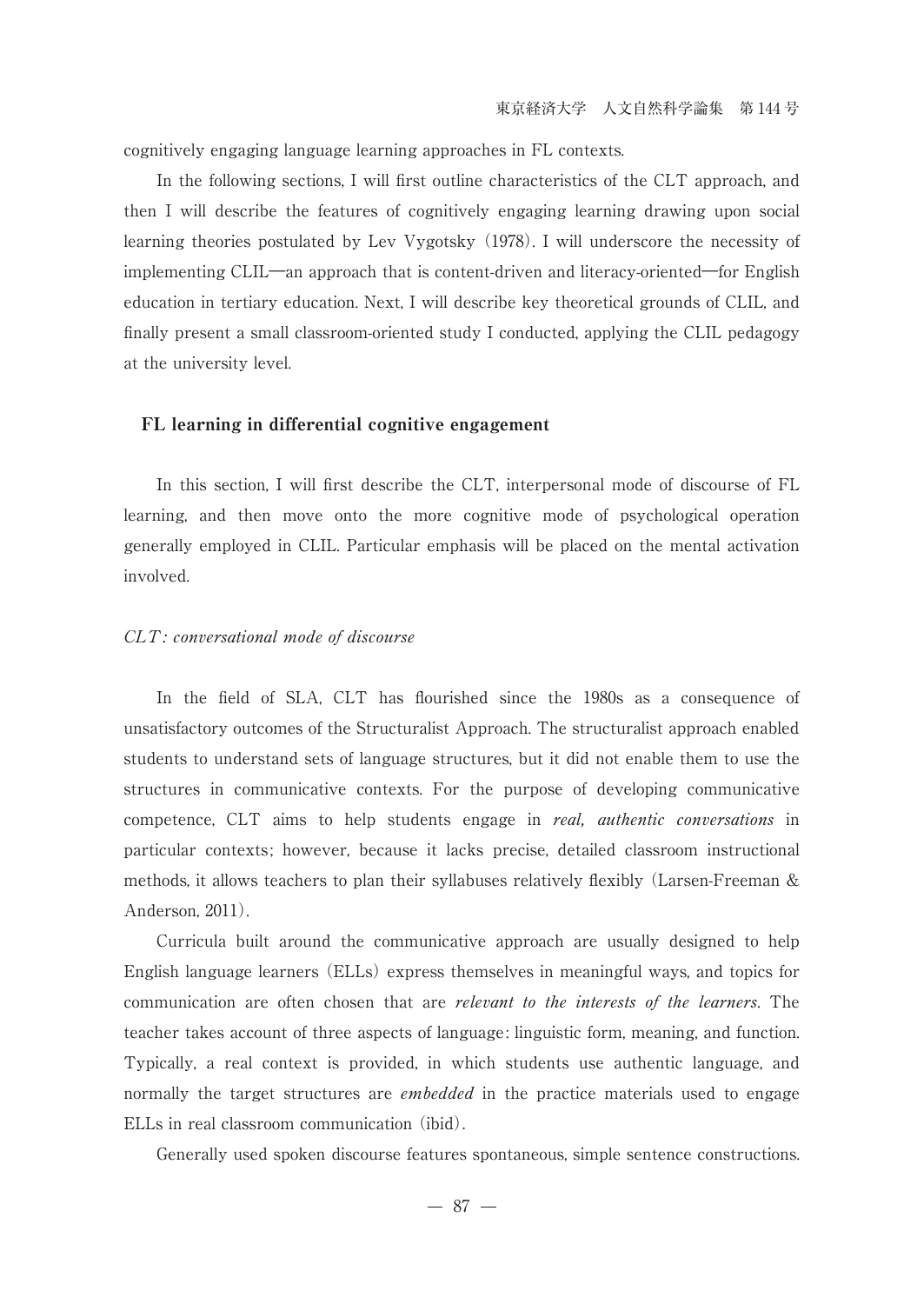This discourse frequently involves *personal recount*, for example describing personal experiences in order of time or space, or a brief explanation of it. Central features of the conversational discourse include: 1) talking about something relevant to the interests of the ELLs; 2) communicating in immediate, observable contexts; 3) talking about perceivable or tangible content, retrieved from personal memory. Textbooks are full of colorful pictures and animated facial expressions, which are indicative of the person's emotions. Topics for conversations center on personal preferences, such as free time activities, favorite attractions, music, food. The language functions include personal interactions, such as greeting, showing interest, inviting, accepting and declining invitations, ordering food, etc.

 One area neglected in conversation-oriented language teaching is creating the space to learn age-appropriate, psychologically and intellectually engaging content and the language use of it, which is normally the domain of formal education. In CLT, ELLs need not to manipulate abstract concepts because they only speak about their experiences or preferences, which involve rudimental forms of reasoning and loose cohesive structures, as shown in the example sentences below and illustrated in Figure 1.

## • Typical conversation used in CLT

A: What's your favorite kind of music?

B: I like hip-hop. It is really cool. I belonged to dance club in high school, and I used to use it for my dance performances. How about you?



**Figure 1**. Constituents of the CLT approach

 Linguistic resources for conversations are typically self-oriented, and in this respect, I suspect CLT limits a course of psychological development of the ELLs because of its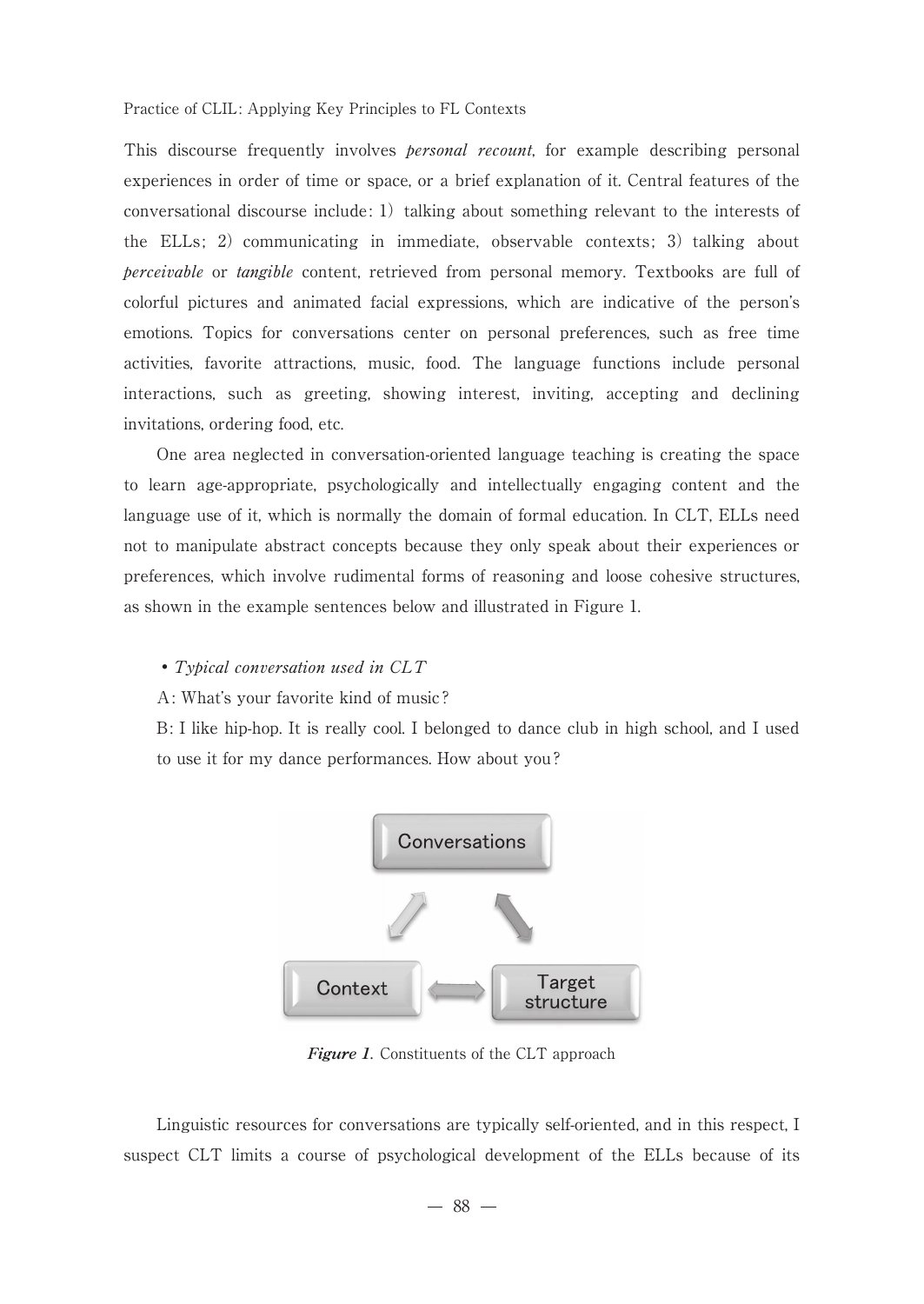content-light structures, in other words, CLT approach excludes intellectual exploration of the ELLs, which is generally an inherent aspect in any types of learning. Prompts provided for communication do not afford ELLs opportunities to support their psychological development; neither do they challenge young adolescents cognitively. Asking and telling about personal experiences require nothing more than retrieval of personal memory, often concrete, not abstract or logical in any way. Learning formulaic expressions for a particular context reinforces particular phrases, somewhat *mechanically*, for example, by the way, you know what I mean, I'm looking forward to it, etc. It turns out that students commonly formulate simple short sentences about their experience.

 Some advantages of teaching simple personal conversations are recognized among researchers in SLA, however. A relatively large amount of research indicates that ELLs can master social communication fairly quickly when immersed in the majority language community. Cummins (2000) observed that newly arrived immigrant students became fluent in social conversation at school within two years because the interpersonal mode of language is easier than academic English in the earlier stages of learning, particularly to those unfamiliar with the L2. In addition, parsing sentences into manageable chunks can be an effective strategy. Unlike conversation, formal academic language takes much more time to gain control of, approximately *five or more years* for immigrant students to reach the same level of proficiency equivalent to their native English speaking peers. For example, if they start formal education in first grade, they will reach the same level of proficiency as their native peers in fifth or sixth grade (ibid).

 Another important consideration is that oral, face-to-face conversations offer an important interface between rudimentary thought processes and more advanced, higher order thinking processes; that is, conversational modes of language provide a basis upon which human cognition develops (Vygotsky, 1978). For example, when teaching writing, teachers strategically incorporate collaborative talk or discussions to formulate academic content or organize perspectives, thereby helping students write more clearly (Gibbons, 2015).

 Generally, however, virtually content-free, on the spot conversations in CLT practice do not produce psychological transformation in learners' minds. Students increase natural motivation to learn out of curiosity and by embracing new thinking; however, shallow social conversations, often quite casual, lack learnable content. Even though target structures are being taught, without rich content, new language seems difficult for FL learners to incorporate into their growing psychological structures. Furthermore, talking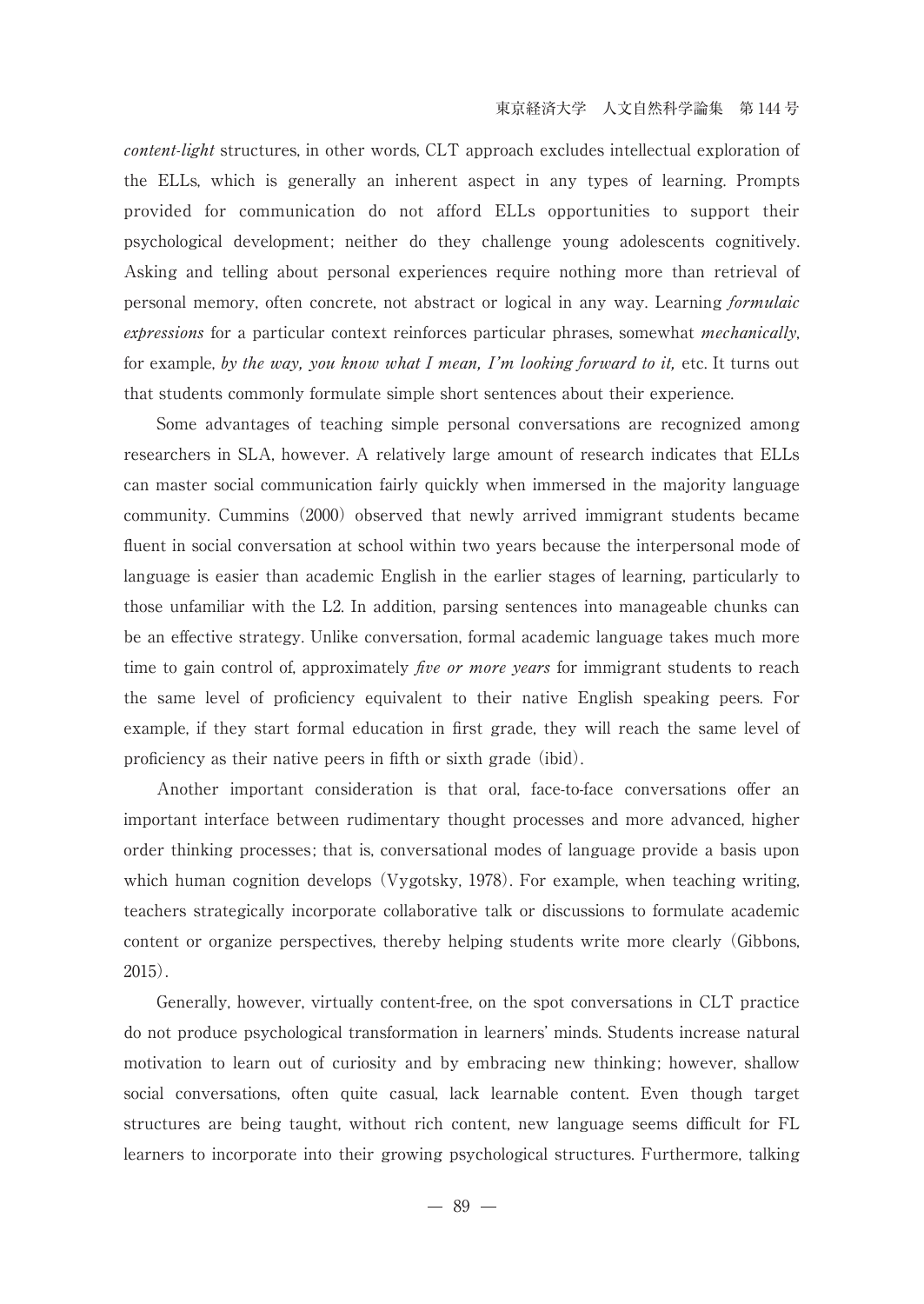about simple mechanical processes or functions, for example ordering food or giving directions, often turns out to be low motivation because students cannot find any meaning in a shallow, surface level of simple phrases. Although teachers busily introduce new activities one after the other to make students speak something in the target language, all in all, these CLT approaches fail to create sudden, significant insights into language learning.

#### Language learning that require psychological engagement

 Since the 1990s, the social learning theories postulated by Lev Vygotsky (1978) have been recognized for their profound insights into SLA teaching practice. One of his notable contributions is two important platforms, *learning* and *development*. The major premise is that the development involves internal, psychological transformation processes―distinct features that differentiate between animal and humans. He states that younger children need some aids, such as tools or language for operating activities, or to accomplish their goals. At around age 12, however, they become proficient at a particular psychological operation, in other words, they attain capabilities that allow them to abstractly plan the course of actions to solve tasks independently and to use language to articulate remote, abstract concepts, as read below:

For the adolescent, to recall means to *think*. Her memory is so "logicalized" that remembering is reduced to establishing and finding logical relations ... This logicalization is indicative of how relations among cognitive functions change in the course of development. At the transitional age all ideas and concepts, all mental structures, cease to be organized according to family types and become organized as abstract concepts (p. 51, quotation marks in original, and italics added).

 Cummins (2000) differentiates the psychological mode of language from social conversations. The psychological mode of language is equivalent to the thought processes that students are formally engaged in learning content at school to develop their academic competence. Unlike social conversation that entails face-to-face interactions―playground language or street language (Cummins, 2000; Gibbons, 2015), it entails a cognitively engaging, *distanced mode* of language. This language requires particular cognitive processes to manipulate and to express abstract concepts.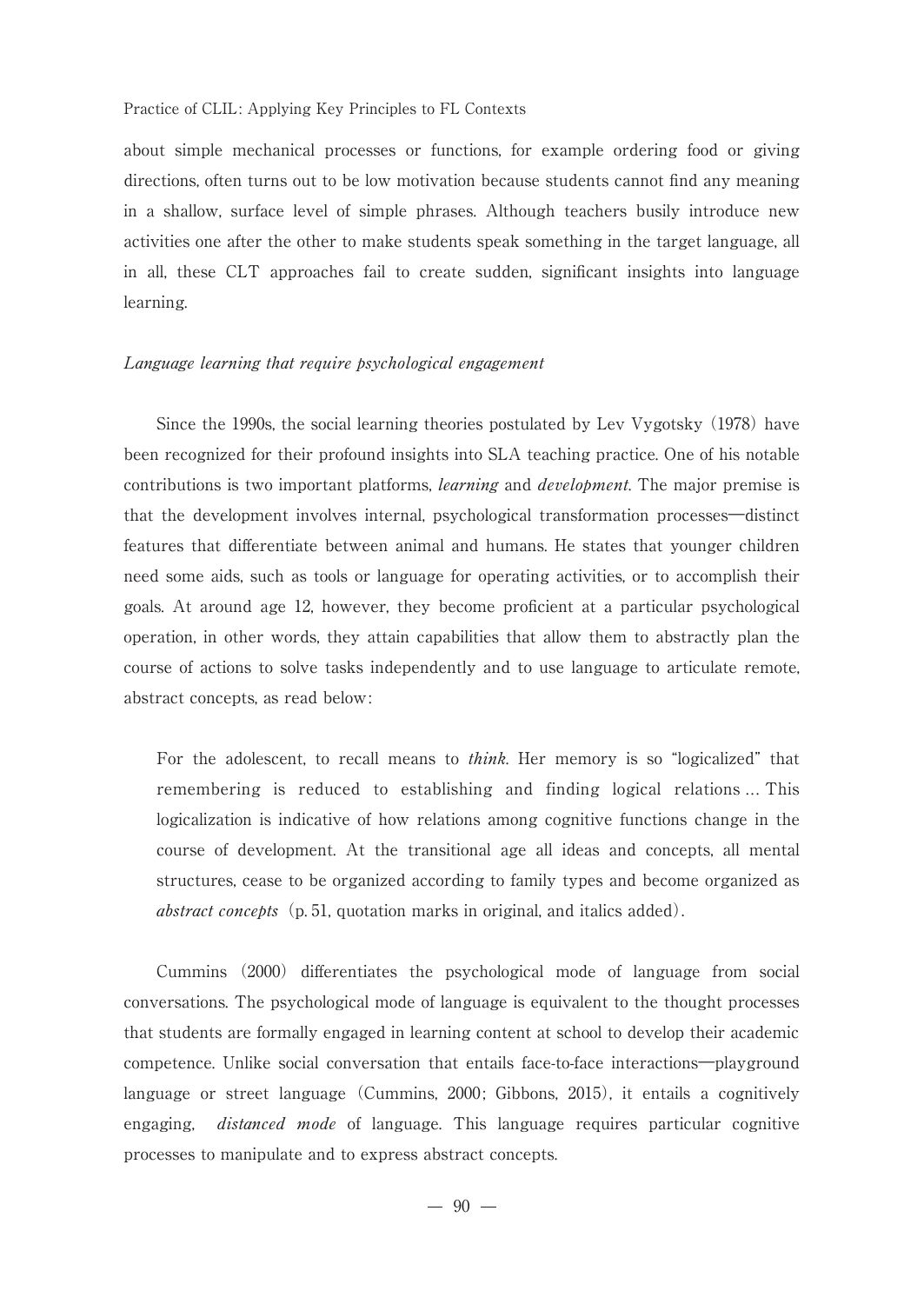Vygotsky (1978) states that humans learn through mediation, or through the process of interacting with the external world, and then, the *learning* goes inward. According to Vygotsky, learning while interacting with others helps learners internalize the meaning, and learning is a process, through which learning evolves into advanced *new psychological* states of mind. Learning advances through a spiral process, not through a linear or cyclical movement. Through a process of learning in a spiral, humans forms a new psychological state in their mind, which allows them to perform psychological tasks independently, as discussed below:

Development, as often happens, proceeds here not in a circle but in a *spiral*, passing through the same point at each new revolution while advancing to a higher level (p. 56, italics added). ... The internalization of cultural forms of behavior involves the reconstruction of psychological activity on the basis of sign operation (p. 57).

#### Problems of content-light, rule-based learning

 Rule-based FL teaching practice is still the norm in many countries around the world. However, few studies on curricula based on grammar have reported satisfying outcomes (Cammarata, Tedick, & Osborn, 2016). When we think of Vygotsky's (1978) proposition― a spiral process of learning and development—we can surely understand why rote *repetition and memorization* could not realize new psychological states in the learner's mind. Practice in one skill in one context can lead to forming particular habits, and memorizing particular phrases on one occasion can contribute to that particular behavior (ibid). In the same vein, it is quite likely that students often do not retrieve their learned grammar formulas when they are engaging in meaning-oriented speaking or writing. There are distinct differences between the contexts where they memorize formulaic expressions, and the situations in which they might use language for communicative purposes and for meaning making. As Vygotsky states, "Special training affects overall development only when its elements, material, and processes are similar across specific domains"(p. 83). In addition, the practices of memorization and repetition cannot create sudden insights into learning the language, nor can they raise motivation.

 Past research indicates, when engaging in communication, the dominant aspects that govern language production are its context, complexity of the topic, depth of the content *knowledge the students hold,* and  $L2$  *capabilities,* including knowledge on particular genres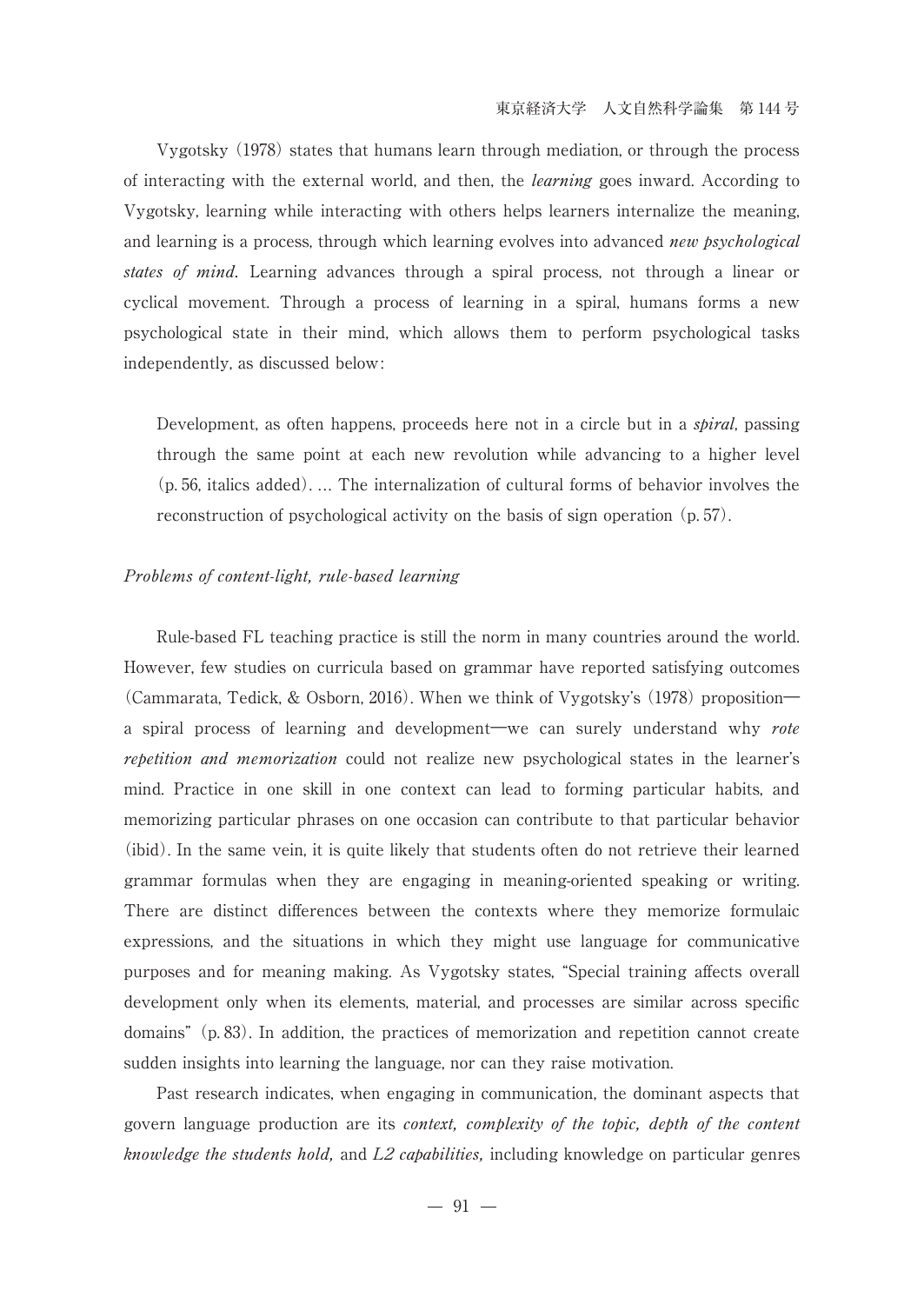(Gilbert, 2004; Sasaki, 2000; Rinnert & Kobayashi, 2007; Yasunaga, 2014, 2017). For example, although Japanese students tend to formulate paragraphs differently from native English speaking students in terms of positioning components of writing, such as placing the thesis in the forefront or implied in the passage, or providing sufficient premises of the thesis, etc., researchers found that the contexts where the students wrote, and the previous writing instructions that they received had significant influence on the students' writing (Gilbert, 2004; Rinnert & Kobayashi, 2007). Yasunaga (2014, 2017) reported students' writing differed significantly in terms of grammatical structures, simplicity of the sentences, and the lengths of texts depending on the complexity of the content they wrote. The students who described the concerns of raising the consumption tax in Japan or who compared talents and passion for achieving a success included more subordinated clauses and conjunctions and wrote longer texts than those who chose to write on simpler topics, for example comparing cars and bikes to explain self-preferences (ibid). Students who wrote longer texts commented on the questionnaires the instructor distributed, "It was difficult to write my ideas in English, so I explained a lot," or "As a result of trying to incorporate relevant information and details, the texts became longer"  $(p. 144, Yasunaga,$ 2017). These remarks suggest that, whether they are vocabulary, phrases, or structures, the learned language is hardly used in the same way as they learned, but the students proactively seek out the right language for their making-meaning purposes. The particular contexts and the content that the students write about and the specific mental operations students employ decisively influence their language production. Whenever the focus of teaching is on memorizing particular sets of phrases or rules of grammar, and wherever there are few opportunities for students to use the learned language socially, they create serious problems in learning.

#### Tapping into CLIL approach

 One important feature of CLIL that is sharply contrasted with other approaches is that it aims to advance academic competency and L2 proficiency simultaneously. Generally, CLIL in any FL learning contexts starts when students have attained a threshold level in the target language as well as cognitive maturity in their L1. Around the world, CLIL approaches are adopted in junior and high school settings, for example in Argentina, Africa, China, Malaysia, Europe, and Japan (Ball, Kelly, & Clegg, 2015; Coyle, Hood, & Marsh, 2010; Paradis, Genesee, & Crago, 2011).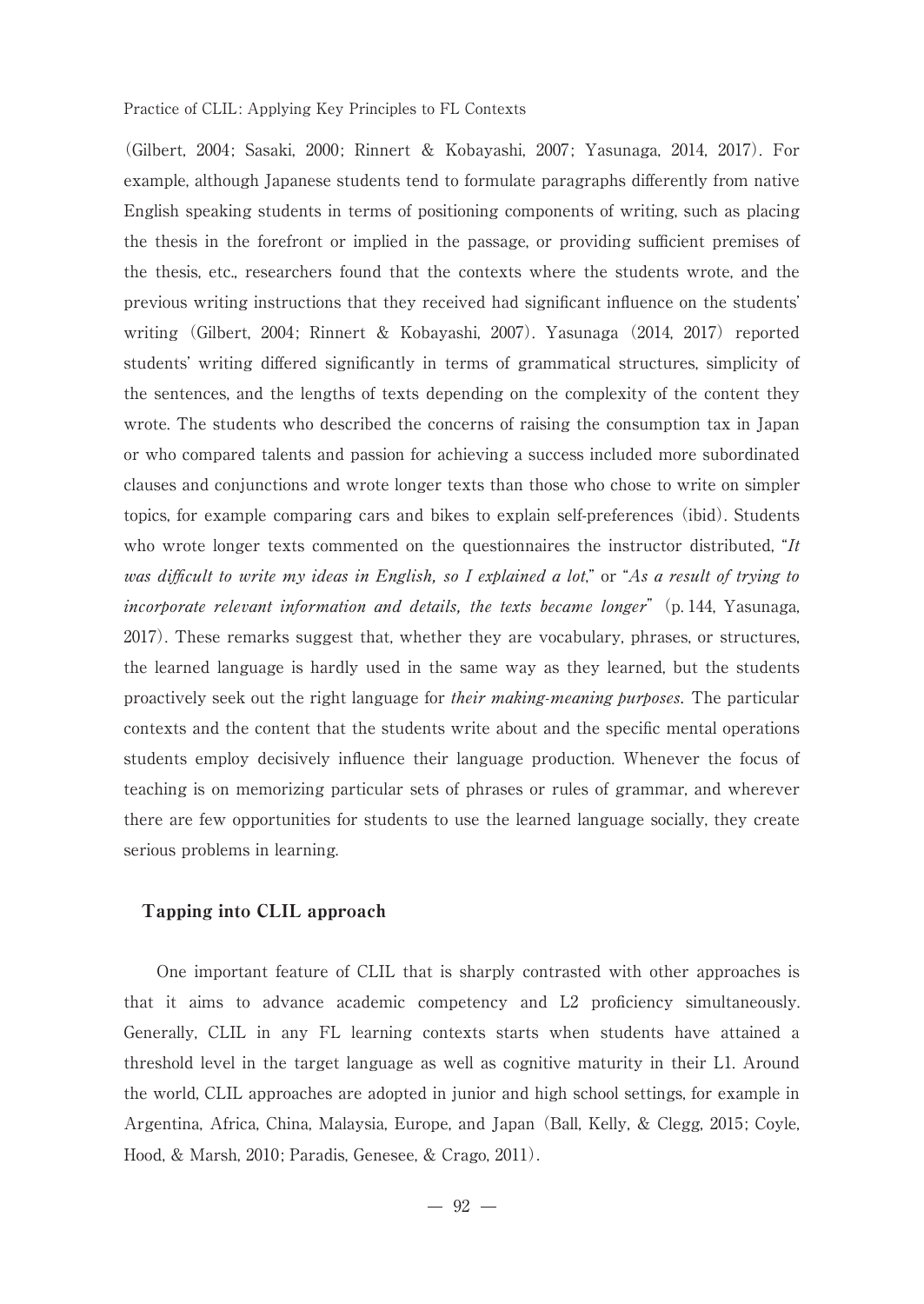## Theoretical grounds of CLIL

 In SLA, a comprehensive review of research has consistently shown that FL learners' L1 repertoire transfers to their L2. This transfer has been reported in such areas as phonology, morphology, and syntax, and can occur *bi-directionally* (as cited in Block, 2003). Cummins (2000), in his *Common Underlying Proficiency* (CUP) theory, postulates that English language learners' cognitive proficiency in any domain may be available to them in the course of their L2 learning. These proficiencies include multiple forms of cognitive operations such as mathematic skills, genre knowledge, and even reading comprehension skills. Cummins argues that each component develops fairly independently ―L1 and L2 competency sometimes overlaps―however, learners can access these competencies whenever needed. Figure 2 illustrates the concept. The CLIL approach is designed to access and make use of the FL learners' existing L1/L2 linguistic competency and cognitive maturaty as available resources.



**Figure 2**. The schematic structure of Cummin's Common Underlying Proficiency theory

#### Designing thematic unit plans

 In FL contexts, planning thematic unit plan is one viable option in majority language contexts (Lyster, 2007, Paradis et al, 2011, Bostwick, 2001). The CLIL approach can be easier for FL learners to internalize content when relevant topics are organized centered around one big theme. Bostwick (2001), the director of the immersion program at Kato Gakuen, who adopted thematic unit plans for early immersion programs in Japan, states: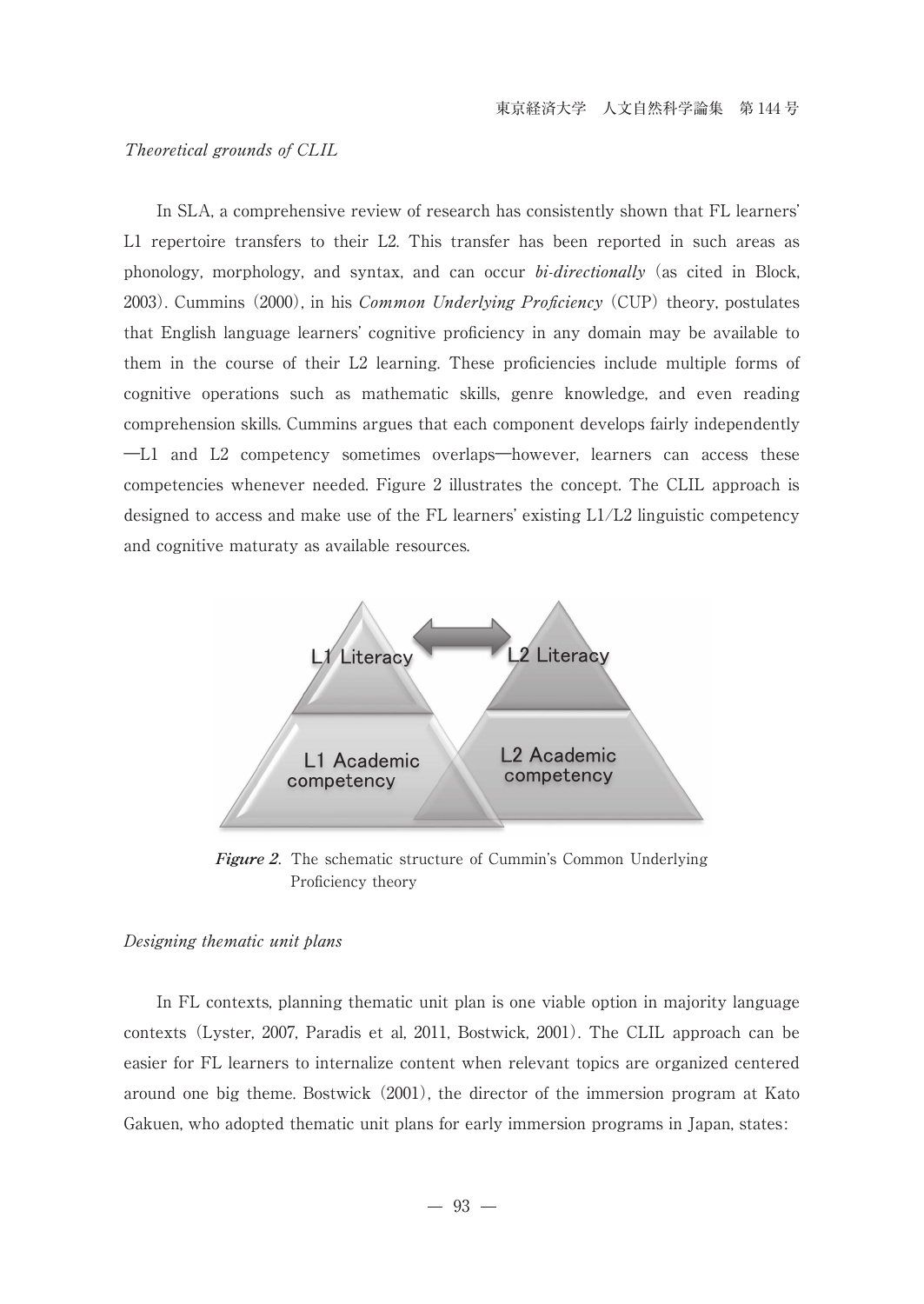It was felt that language could be more easily and more naturally developed using themes around which content and language outcomes could be organized. The study of water, for example, would include math, social studies, and science objectives, as well as provide for repeated opportunities to acquire high frequency vocabulary and basic grammar in a natural, meaningful way (p. 278).

 Yasunaga (2018) outlined key components of CLIL approach, presenting the framework of the instructions. According to her, typically, the approach structures teaching around three components: 1) learning the content presented, 2) language focused instructions, namely vocabulary, language functions and forms, and 3) completing particular pedagogical tasks. The CLIL framework―learning some topics centered around one big theme incorporating collaborative listening, speaking, and reading activities―is one effective way to realize learning in a spiral manner.

#### Central discourse features in CLIL

 Normally, CLIL takes an integrated approach to content and language learning, encompassing instructions on speaking, reading, and writing. Among them, classroom teacher-student dialogic talk is a practical way to scaffold students' reflective thinking and reasoning skills (Gibbons, 2015). Gibbons showed that, during the talk, "a major focus for the teacher was to help students use *literate* talk" (p. 83, italics added), and importantly, although the language used for the interactions is oral spoken discourse, it is distanced from the immediate situational context in which it occurs. The purpose of the literate talk is to offer a bridge "between the talk associated with experiential activities and the more formal―and often written―registers of subject learning"(p. 83). For example, in a students' reporting session to describe the process and results of the experiment about magnetism, the teacher provides feedback by writing important vocabulary essential for scientific speech on the board, so the students would use it later in the formal writing session.

 Unlike CLT or the grammar translation method, the central feature of CLIL discourse is distanced, interpretive modes, which fall into the category of *literacy*. As opposed to onthe-spot, direct, person-to-person conversation, which I described in Section 1, the literal mode is a type of "language use in which the relationship between wordings and meanings is indirect, incongruent, and metaphorical"(p. 56, Ryshina-Pankova, 2016), as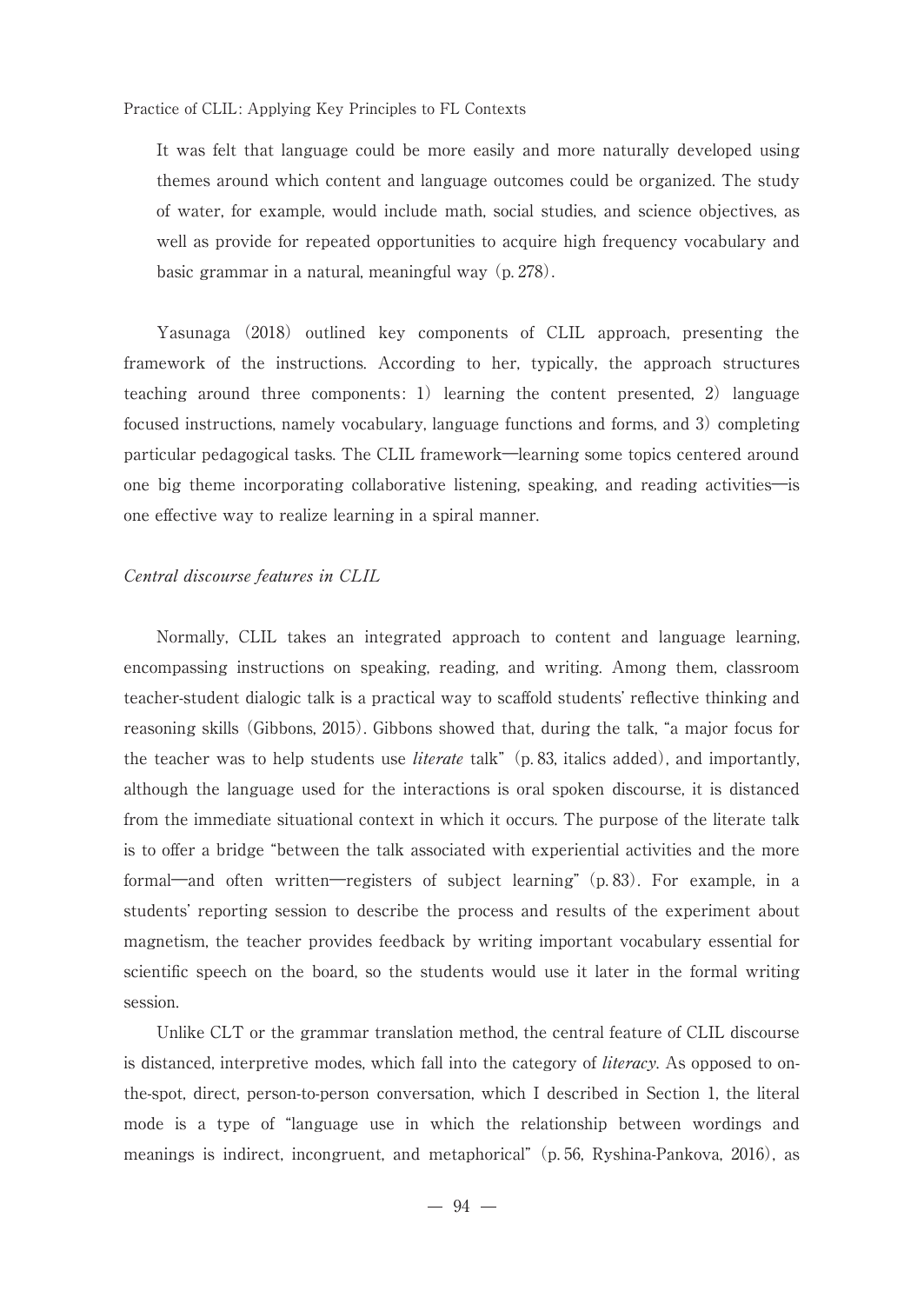shown in the sample sentences below.

#### ・Typical discourse in CLIL

Q: Describe how music influences human emotions.

A: Music has the power to frame human minds. It can fill our minds with pleasure, peace, or excitement.

 This discourse, termed as advanced literacy, is typically used at the tertiary level of education. The writer takes a *reflective stance* to develop discussion and arguments, by logically arranging the points. The writer uses metaphorical language to connect the points. Grammatical metaphor is the dominant discourse feature used in advanced literacy. It is comprised of the use of adjectives (e. g., significant, unforgettable, impressive, etc.) and nouns (e. g., case, occurrence, matter, etc.) for positing meaning, which is typically used for stating theses. For example, for describing the relationship between the brain and music, the discourse is logically arranged according to the effects like the example sentences below:

- ・Music has three significant impacts on framing our mind.
- ・Different kinds of music have different effects.
- The striking rhythm of the tune can fill human mind with excitement.

For developing the types of discourse, students need significant help, and the teacher needs to scaffold the advanced, reflective thought processes of the students.

#### Applying CLIL to Japan's English education system

 The MEXT published a set of foreign language curriculum guidelines in 2018, in that it maintained three learning goals that English education must achieve:

- 1) To build firm linguistic knowledge of English;
- 2)To develop cognitive, evaluative, and expressive capabilities, including the one to be able to formulate particular ideas;
- 3)To present personal perspectives logically, applying the knowledge of the language and the cognitive skills learned.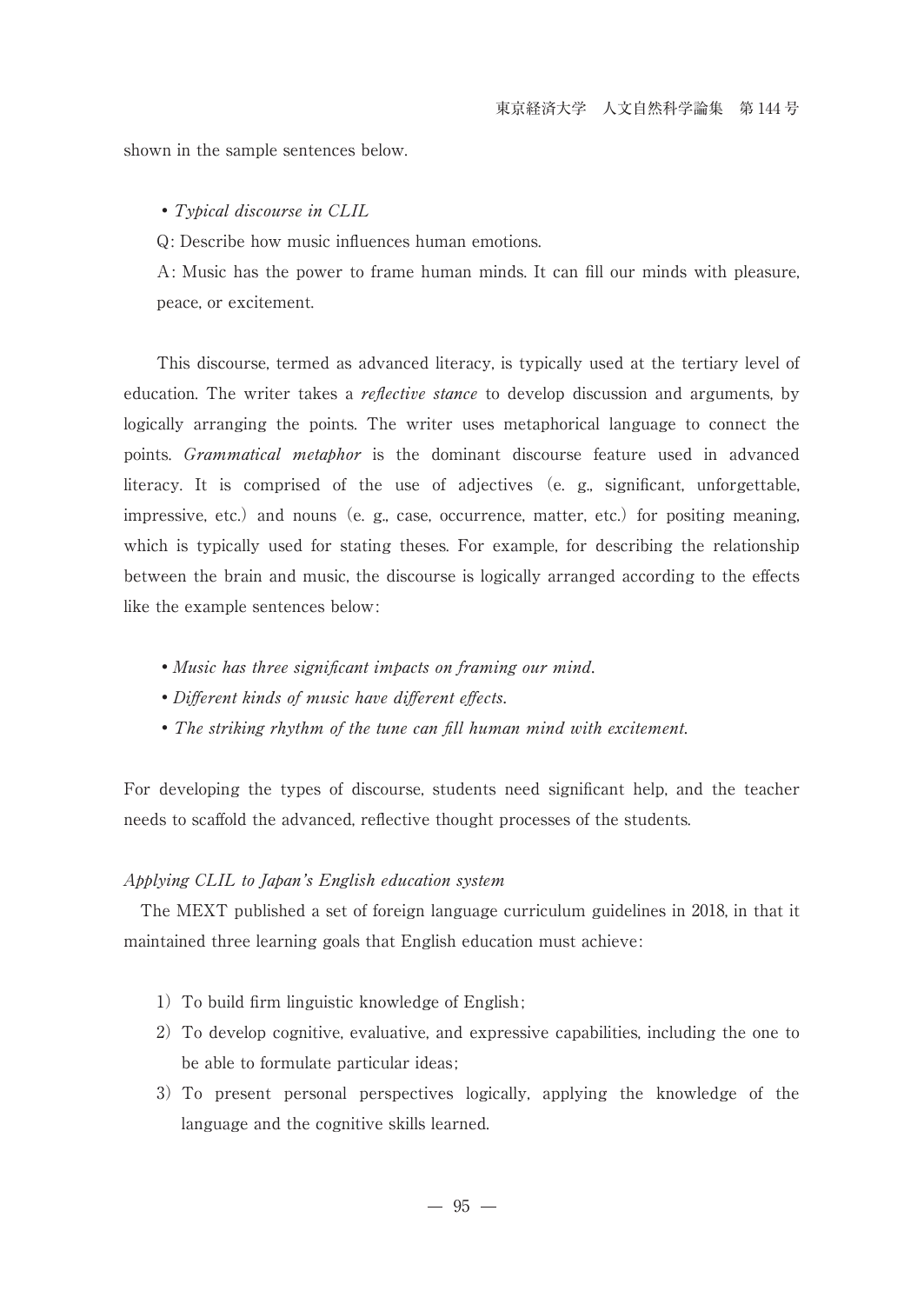The MEXT considered these goals essential in increasingly complex societies where AI will be developing. It views language as a vital tool for developing higher order thinking capabilities, such as developing personal perspectives (MEXT, 2016). From 2020 onward, the current English program being taught in public schools, "English Expression," will be terminated, and instead, under the new program, "Logic and Expression," students are expected to discuss and debate ideas to form viewpoints and to write paragraphs to express their ideas logically and persuasively. Although the guidelines state nothing about integrating content in the curriculum, as I postulated above sections, CLIL approach feasibly nurture logical, reflective thinking and literate language, in that I assume CLIL approach can be a viable teaching practice for Japan's English curricular reforms.

## The study

 The classroom-oriented research described here adopted a CLIL approach in an English course at a Japanese university in 2017. The participants  $(n=12)$  were sophomore students, whose English levels varied; some hold as high as 800 scores on the TOEIC, others as low as 250.

## Procedures

 The university's prescribed objectives for this course was for the students: 1) to develop practical skills to communicate with others, 2) to familiarize with the English appearing in the media, and finally 3) to collaboratively form viewpoints and express them to others. Of the goals, developing language skills for expressing personal opinions was placed in a primary position.

 I chose authentic materials for the students to generate meaningful discussions; the content was a collection of TED Talks. It was assumed that the creative ideas and dynamic presentations of the speakers would provide the students with powerful role models for developing personal perspectives. In addition, it was assumed that in-class presentations given by the students would turn out to be the extension of social communicative practice done in the global community―the TED Talk conference.

 As the end of the one-year course approached, questionnaires were distributed. I was interested in investigating how students perceived the concurrent learning of content and language as well as their interests and the challenges over the course of learning the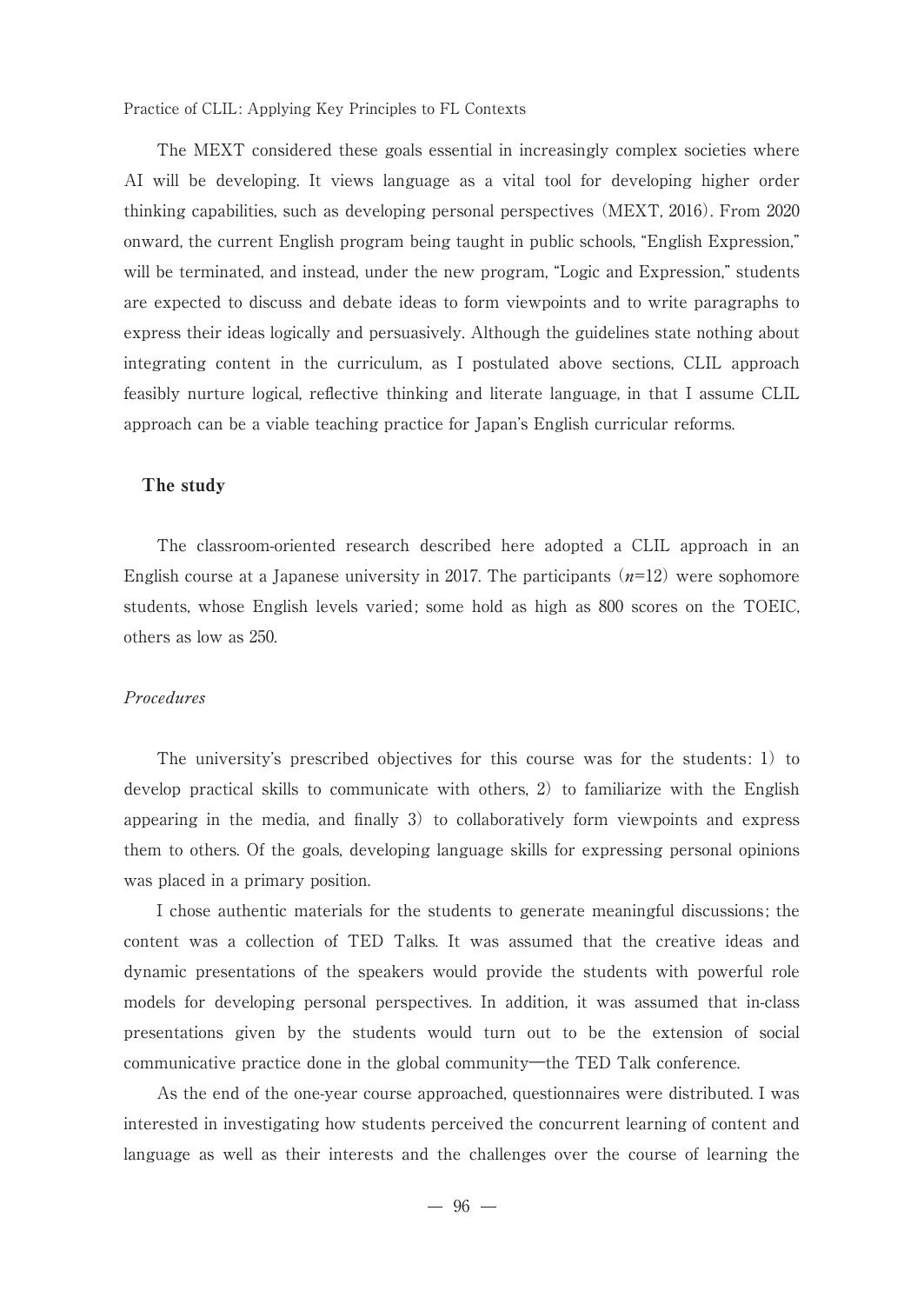authentic content. Answers to the following two research questions were carefully gathered and closely examined:

- 1) How did the students perceive concurrent learning of content and language?
- 2) What was the most challenging part of the learning?

 The questionnaire asked the students to rate the components of the instructions given, using a three-point scale (1. Very meaningful; 2. Somewhat meaningful; 3. Not meaningful). The other questions asked them to write about their learning experiences. After the course, the students' comments were grouped according to their interests and challenges in the components of the instructions and the remarks related to motivation, language learning, and perceived self-efficacy.

## Findings

 The students rated simultaneous learning of content and language quite positively. As for learning the content, 83% of the students rated the content "very meaningful," and 17% rated it as "somewhat meaningful;" no one answered "not meaningful." Regarding the value of studying the TED Talk speeches, the students responded as follows: 58% very meaningful, 42% somewhat meaningful, and no votes for not meaningful. The data revealed that, for the TED Talks, the students were more interested in the ideas than in the speakers. It was clearly observed that the more they gave presentations, the more they increased their motivation. They became interested in viewing their classmates' presentations as well.

 The end-of term questionnaire was intended to elicit positive but difficult parts of concurrent learning. Following two open questions were asked:

- 1) What did you think was the most meaningful?
- 2) What did you think was the most challenging?

The comments, appearing in Table 1, were tallied according to the frequency, and below the table, the students' open-ended comments were grouped accordingly.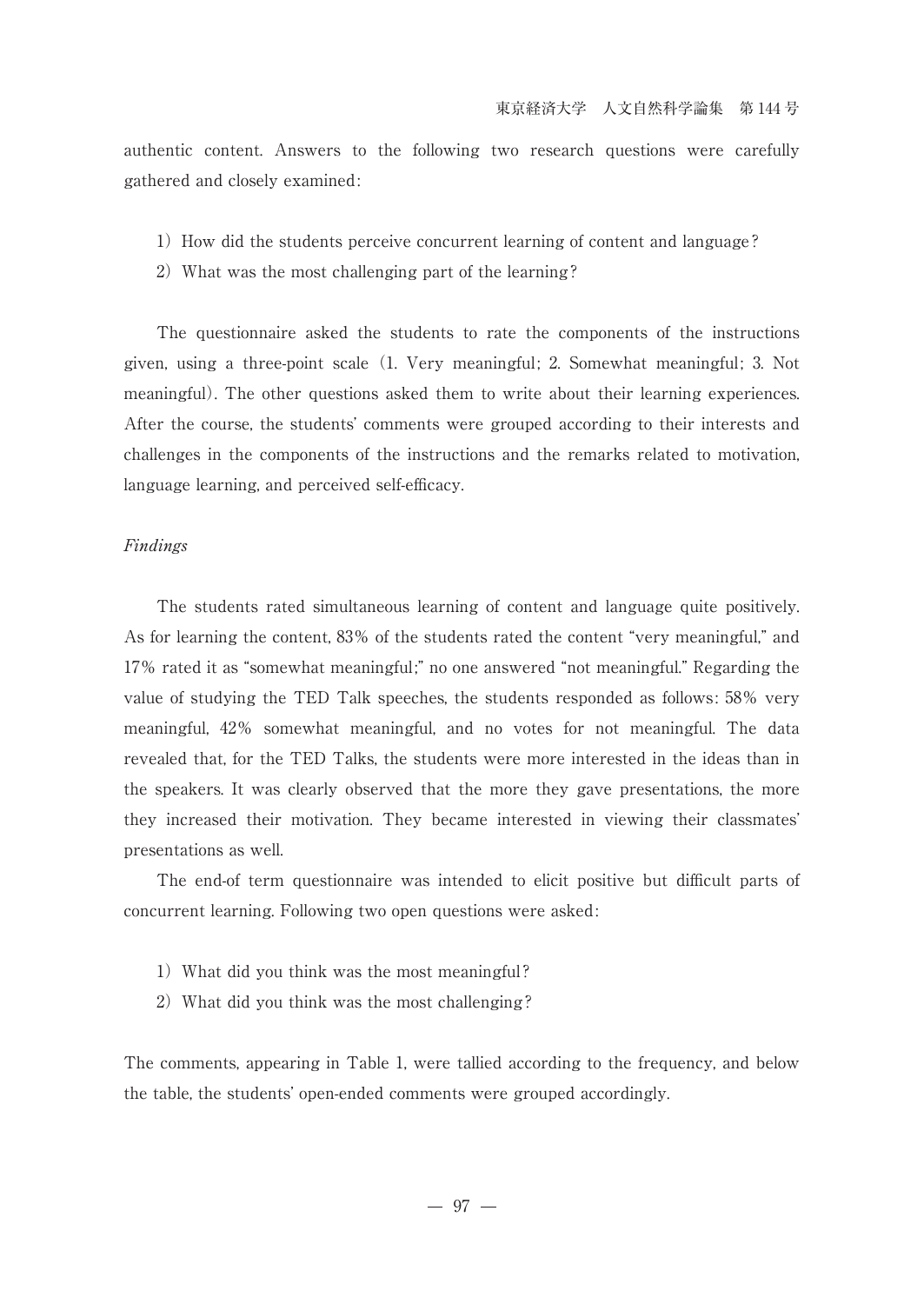| Aspects                         | $\%$ |  |
|---------------------------------|------|--|
| Learning ideas of the TED Talks | 45.5 |  |
| Listening to the talks          | 27.3 |  |
| Giving presentations            | 18.2 |  |
| Learning vocabulary             | 9.1  |  |
| Learning four skills            | 8.3  |  |

Table 1 Aspects that the students felt most appealing

1) Comments related to their increased interest in learning:

The overall ideas in the TED Talks were never learned before, so I felt those were very stimulating.

I could learn new knowledge from different perspectives, which I had never imagined, so learning the contents was very meaningful.

Presenting my own ideas in English was a whole different learning experience I had never learned before.

2) Comments related to their increased motivation to learn

The content was really eye-opening so that I wanted to know more about the topic.

I wanted to be able to understand the language in the speech more so that I could learn the content better.

I was so focused on listening so that I was able to understand the content spoken. I became motivated to challenge myself to achieve something important.

3) Comments related to language learning

I could improve my reading comprehension skills through reading the articles.

I could learn language while connecting it with new knowledge.

4) Aspects of self-perceived efficacy

I could learn how to express my opinions in English.

I could learn how to present my ideas effectively in English.

## RQ 1: How did the students perceive concurrent learning of content and language?

 The results revealed that the students showed overt interests in the TED Talk ideas presented. The topics learned included brand-new ideas, which examined the areas of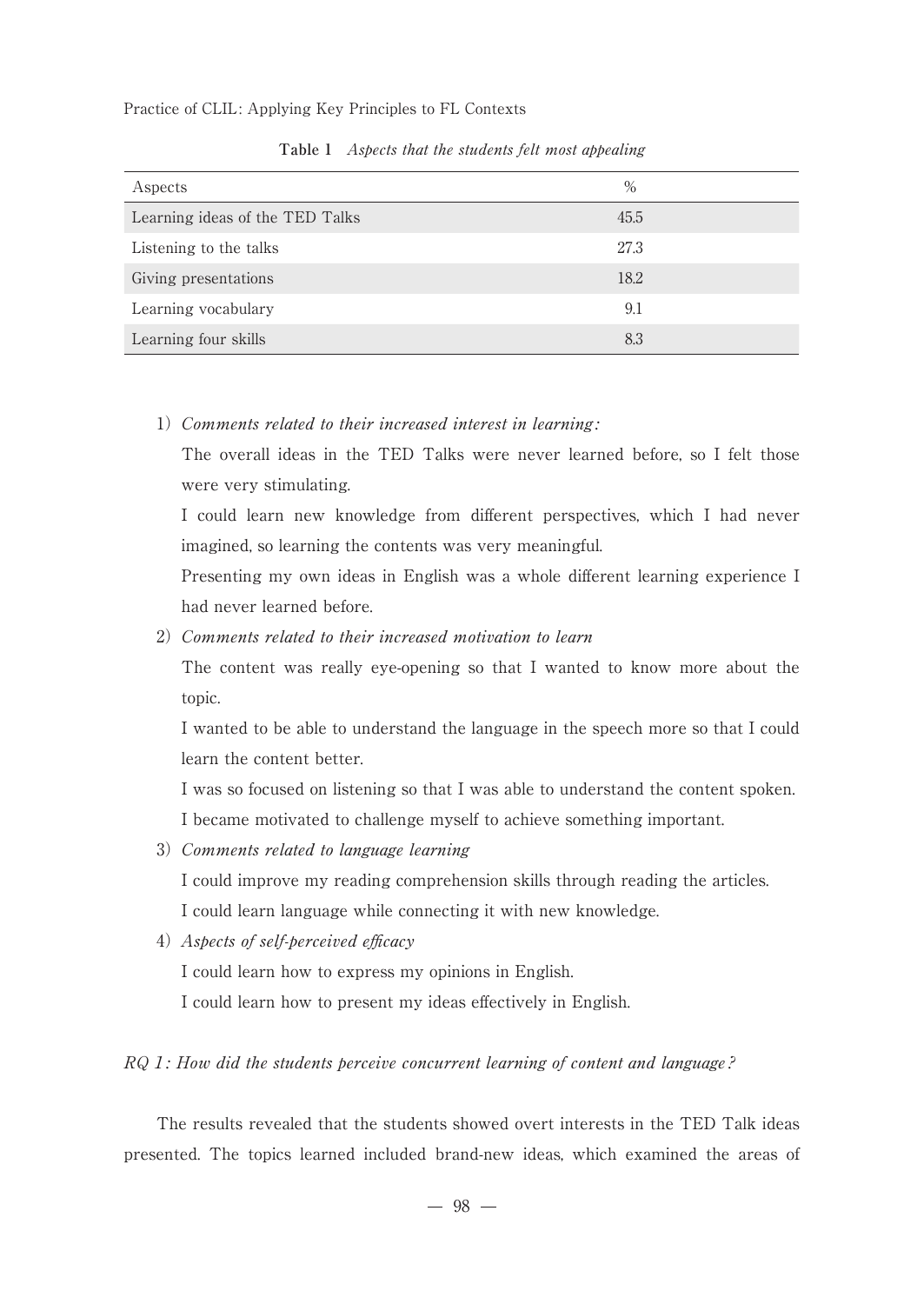group dynamics, a biography of a writer, biofabrication, animal ecology, and a creative solution to human-animal conflicts, etc. In fact, the most frequently appearing positive comments were related to *learning something new they have never encountered before* even in L1. It was succinctly recognized that the course content influenced their motivation to learn, which suggested that intriguing content acted as the driving force to learn. Some students commented that they gave their whole attention to the talk in order to capture the meaning of the talks. Only a few comments appeared as meaningful learning with regard to increased linguistic knowledge, which means the majority students concentrated on learning the intriguing content. The language presumably provided them with valuable resources to access the new meanings; they perceived concurrent learning of content and language to be positive.

## RQ 2: What was the most challenging part of learning?

Table 2 illustrates the most challenging aspects identified in the remarks.

| Aspects                | $\%$ |  |
|------------------------|------|--|
| Phrases and grammar    | 44.4 |  |
| Presentations          | 44.4 |  |
| Listening              | 11.1 |  |
| Writing                | 11.1 |  |
| Ideas of the TED Talks | 11.1 |  |

**Table 2**. Aspects that the students felt most challenging

 The language was the most difficult part to the students. This was because the language spoken in the speeches was authentic so that frequently they got stuck in unfamiliar phrases, but somehow they managed to grasp the essential meanings by utilizing their Cognitive Academic Language Proficiency (CALP) in their L1, and the readings that described relevant topics to the speeches also aided them to build solid background knowledge. Another aspect that was challenging was how to give speeches effectively and organize drafts formally. This was because few students had received instruction on effective presentation skills. These aspects should be carefully instructed in CLIL approach.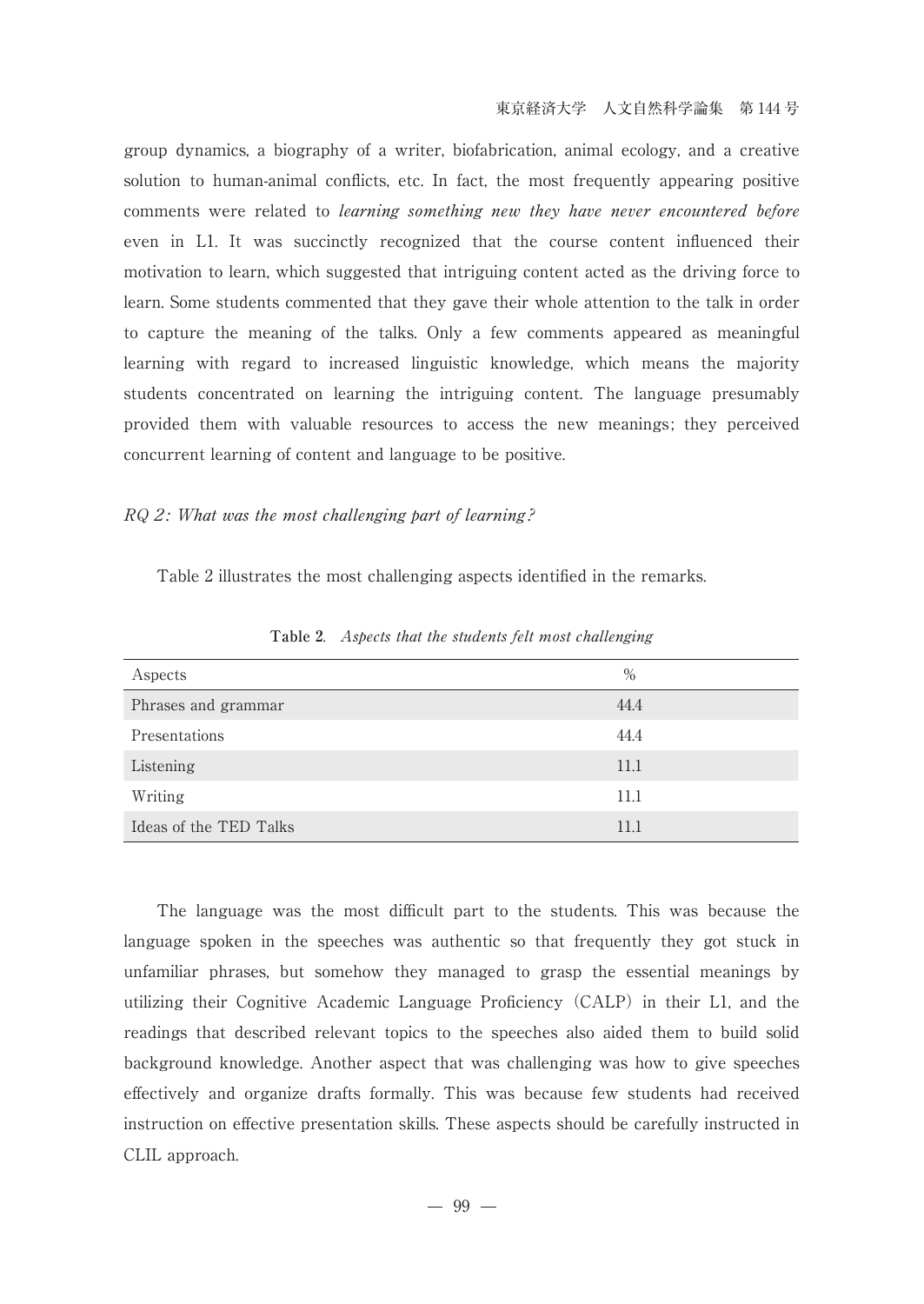## Discussion

 One distinct aspect that characterizes CLIL is the integration of content and L2 learning. CLIL can allow teachers to exploit huge potential for L2 learning because the process of the concurrent learning requires activation of our whole brain―psychological processes in our mind. As seen in the survey results, content could motivate students and raise natural curiosity and helped them engage in inquiry-based learning. Tasks were designed around Bloom's taxonomy, which accelerated the involvement of psychological operations, and they helped the learners give primary attention to building conceptual knowledge while taking occasional shifts to the structure of the language.

 The most significant difference between other methods and CLIL is that the language can serve as a tool to mediate human thinking and expand the knowledge learned, as a consequence, language acted as available resources to access the new thinking and get things done. One student commented in the questionnaire, saying, "I really hated English subject. It is too difficult and complicated to master. The course, however, made me interested in English for the first time because I thought about how to deliver my ideas." This reflection presumably portrays how he used the language as the means to realize his purposeful act―making-meaning. Vygotsky (1978) states that language, whether spoken or written, fundamentally serves for something, in other words, it allows purposeful meaning making for the humans who use it, and the comment may support the concept.

 There may be some constraints in using CLIL approach. One constraint is that it has not been definitively tested in terms of its effectiveness on language development. Since CLIL is not designed for language-focused programs, the language that students learn in such courses is arranged according to the content materials and well-chosen tasks as a result of the careful selection. Commonly, any vocabulary or grammar directly taught is deliberately selected in order to support students' work. Vocabulary learned is compatible with the content and tasks. Language learned might be limited to within the domain of the topics, which may not cover the linguistic elements that majority traditional approaches focus on, such as certain sets of grammar and vocabulary. Second, particular consideration that should be given is that the teaching materials must be carefully developed, and it would take considerable time to develop appropriate materials for CLIL.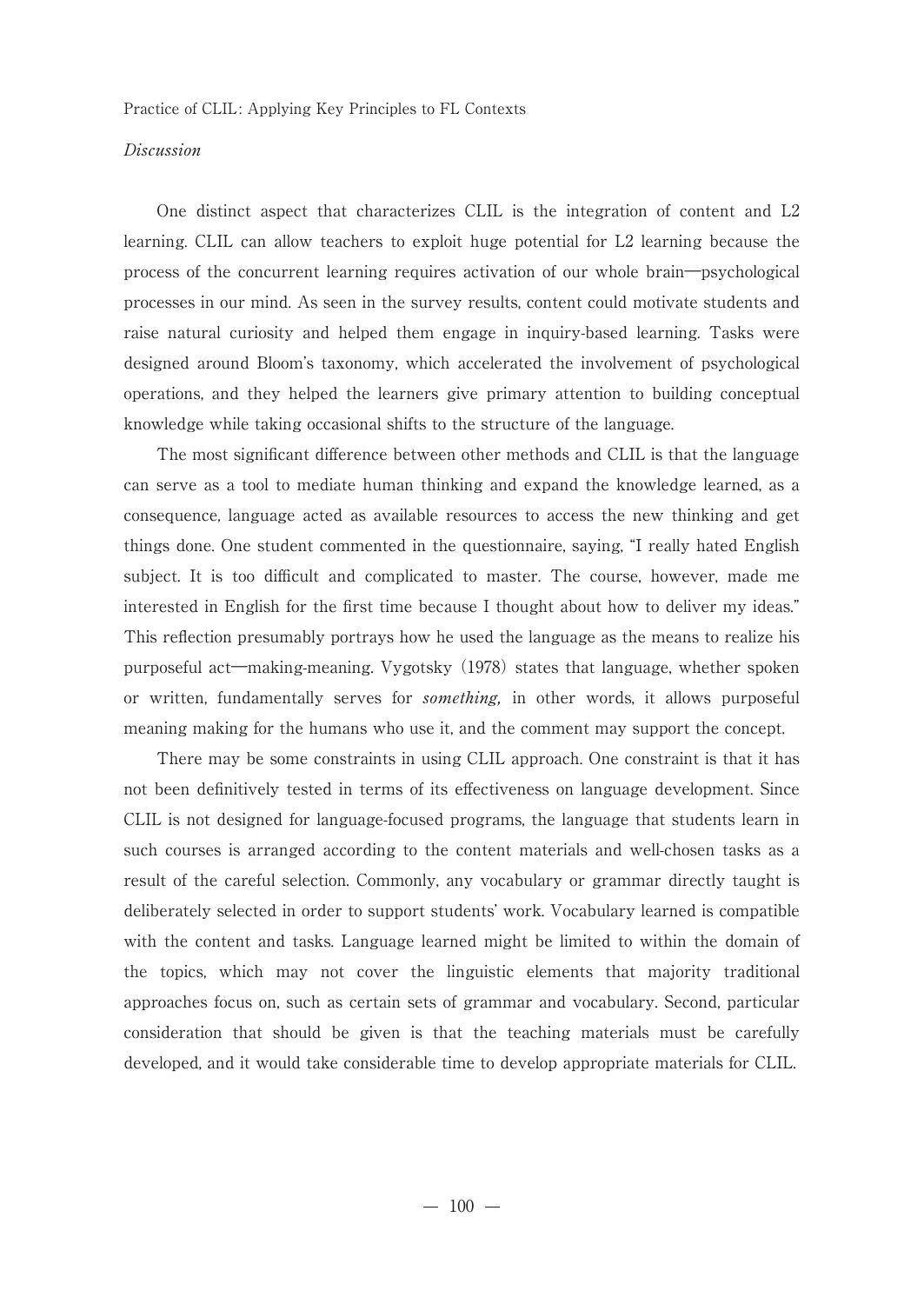## Conclusion

 This paper has examined two kinds of approaches to FL teaching: CLT and CLIL. For younger students in the early stages of learning, CLT, the conversational mode of language teaching, appears to be an apt approach. It is concrete and direct, so the younger students are able to learn fairly easily. However, when learners reach adolescence, CLIL teaching should feasibly be used in FL contexts because their psychological makeup radically changes. They think more logically and attain cognitive ability to abstractly organize ideas and to activate psychological operation. CLT focuses on conversational modes of language so much that it may hamper students' intellectual development while learning English. Importantly, Japan's educational goals for FL learning put primary importance on both communicative skills and cognitive, reflective, and expressive capabilities. Although the MEXT does not specify the teaching approach that integrate meaningful content, CLIL approach could be a viable option for English subjects.

 The small classroom-oriented research reported in this paper on CLIL teaching underlines the idea that captivating content can be a powerful force for learning language. The content raised the motivation to learn and the students used language as integral resources to expand the new knowledge learned and as a tool for realizing their learning goals―purposeful meaning making. While the effectiveness of CLIL in terms of language attainment has not been thoroughly documented, it deserves further research and is already showing great promise in secondary and tertiary classrooms around the world.

## References

- Ball, P., Kelly, K., & Clegg, J. (2015). *Putting CLIL into practice*. Oxford, UK: Oxford University Press.
- Block, D. (2003). The social turn in second language acquisition. Washington, DC: Georgetown University Press.
- Bostwick, R. (2001). Bilingual education of children in Japan: Year four of a partial immersion programme. In M. Noguchi and S. Fotos (Eds.), Studies in Japanese Bilingualism, pp. 272- 309. Bristol, UK: Multilingual Matters.
- Cammarata, L., Tedick, D. & Osborn, T. (2016). Content-based instruction and curricular reforms: Issues and goals. In L. Cammarata (Ed.), Content-based foreign language teaching: Curriculum and pedagogy for developing advanced thinking and literacy skills. New York, NY: Routledge.